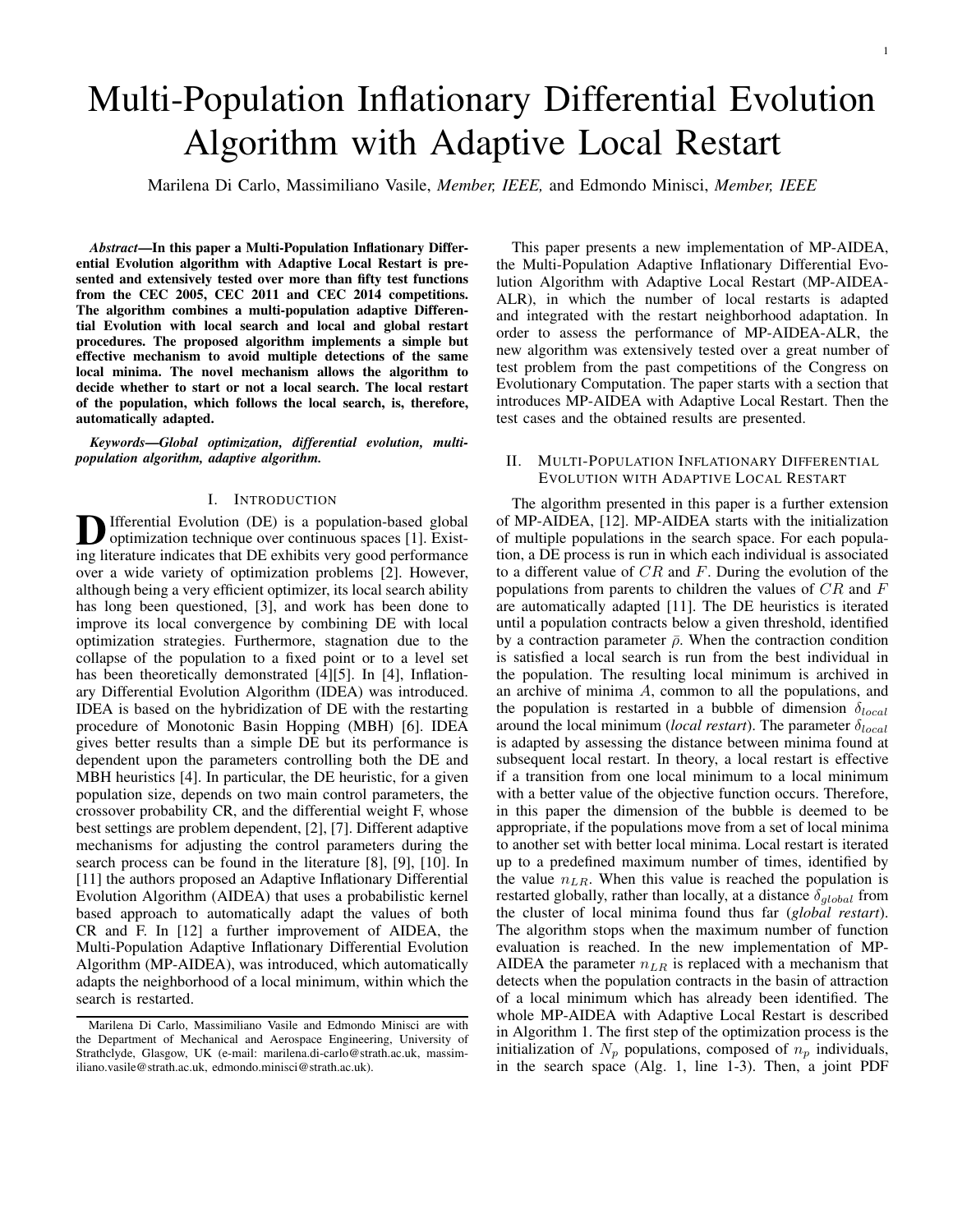over the values of *CR* and *F*, CRF, is initialized with a uniform distribution (Alg. 1, line 5-8). The values of *CR* and *F* for each individual of each population are drawn from CRF. Each population evolves, independently of the others, by implementing the DE heuristics: the mutant vectors are generated from existing population members by applying either the DE/*rand* or the DE/*current-to-best* strategy [13]. The probability of applying one strategy or another is set to 0.5. During the advancement from parents to offspring, *CR* and *F* are adapted in each population according to the Algorithm developed in [11].

# Algorithm 1: MP-AIDEA-ALR

- 1: Set values for  $n_{pop}$ ,  $N_{pop}$ ,  $\bar{\rho}$ ,  $\delta_{global}$ ,  $q = 1$
- 2: Set  $n_{feval,m} = 0$  and  $k_m = 1$  (generation number) for each populations  $m \in [1, \ldots, N_{pop}]$
- 3: Initialize population  $P_{m,k_m}$  with individuals  $\mathbf{x}_{m,i,k_m}$ *∀m ∈* [1*, . . . , Npop*] and *∀i ∈* [1*, . . . , npop*]
- 4: Compute ∆ = *∥***x***upper−***x***lower∥* where **x***lower* and **x***upper* are the lower and upper boundaries of the search space
- 5: A regular mesh CRF with  $(n_D + 1)^2$  points  $(n_D)$  is the dimensionality of the problem) in the space  $CR \in$  $[0.1, 0.99] \times F \in [-0.5, 1]$  is created
- 6: Initialize CRF with points of the mesh:  $\text{CRF}_{j,1} \leftarrow \text{CR}_j$ and  $\mathbf{CRF}_{j,2} \leftarrow \mathbf{F}_j$  for all  $j \in [1, \ldots, (n_D + 1)^2]$
- 7: Associate to each row of **CRF** an element  $dd<sub>j</sub> = 0$  for all *j* ∈ [1, . . . ,  $(n_D + 1)^2$ ]
- 8: for  $m \in [1, \ldots, N_{pop}]$  do
- 9: Sample  $\text{CR}_{m,k_m}$  and  $\text{F}_{m,k_m}$  from a bi-variate distribution on the two dimensional lattice defined by the rows of **CRF**

10: **for**  $i \in [1, \ldots, n_{pop}]$  **do** 

11: 
$$
\mathbf{x}_{m,i,k_m+1} \leftarrow \text{DE}(\mathbf{x}_{m,i,k_m}, \, \text{CR}_{m,k_m}, \, \mathbf{F}_{m,k_m})
$$

- 12:  $n_{feval,m} = n_{feval,m} + 1$
- 13: Update **CRF** (see Ref.[11])
- 14: end for
- 15:  $k_m = k_m + 1$
- 16: Row sort **CRF** in terms of *dd* values

17: Compute 
$$
\rho_m = \max(||\mathbf{x}_{m,i,k_m} - \mathbf{x}_{m,j,k_m}||)
$$
  
 $\forall \mathbf{x}_{m,i,k_m}, \mathbf{x}_{m,j,k_m} \in P_{m,k_m}$ 

- 18: Until  $\rho_m \leq \bar{\rho} \cdot \rho_{max,m}$  goto (9)
- 19: end for
- 20: for  $m \in [1, \ldots, N_{pop}]$  do
- 21:  $\mathbf{x}_{best,m} = argmin_{\mathbf{x}_{i,m}} \in P_m f(\mathbf{x}_{i,m})$ <br>22: **if**  $A = \emptyset$  then
- if  $A = \emptyset$  then
- 23:  $inside = 0$
- 24: else
- 25: **for**  $j \in [1, ..., n_{LM}]$  where  $n_{LM}$  is the number of minima  $\mathbf{x}_{LM}$  in *A* do

```
26: Compute d_j = ||\mathbf{x}_{best,m} - \mathbf{x}_{LM,j}||
```
27: **if**  $d_j < d_{basin,j}$  and  $N_{LMDet,j} \geq 4$  then

```
28: inside = 1
```
29: break

```
30: else
```

```
31: inside = 0
```

```
32: end if
```
- 33: end for
- 34: end if

2

- 35: **if**  $inside = 0$  **then**
- 36: L.S.: Run local optimizer from **x***best,m* and let **x***min* be the resulting local minimum
- 37: **if**  $A = \emptyset$  then

 $38: \qquad \qquad detected=0$ 

39: else

- 40:  $\qquad \qquad detected = 0$ 41: **for**  $j \in [1, \ldots, n_{LM}]$  do 42: **Compute**  $d_{min} = ||\mathbf{x}_{min} - \mathbf{x}_{LM,j}||$
- 43: **if**  $d_{min} \leq \epsilon \Delta$  **then**
- 44:  $\mathbf{x}_{min} \leftarrow \mathbf{x}_{LM,j}$
- 45:  $d_{basin,j} = \min (d_{basin,j}, ||\mathbf{x}_{best,m} \mathbf{x}_{min}||)$
- 46:  $N_{LMDet,j} = N_{LMDet,j} + 1$
- 47:  $\qquad \qquad detected = 1$
- 48: break
- 49: end if
- 50: end for
- 51: end if
- 52: **if**  $detected = 0$  **then**
- 53:  $\mathbf{x}_{LM,j+1} = \mathbf{x}_{min}, A = A \cup \{\mathbf{x}_{LM,j+1}\}$
- 54:  $d_{basin,j+1} = ||\mathbf{x}_{best,m} \mathbf{x}_{LM,j+1}||$  is added to the archive of basin dimensions associated to the elements in *A*:  $D_{basin} = D_{basin} \cup \{d_{basin,j+1}\}$
- 55:  $N_{LMDet,j+1} = 1$

```
56: end if
```
57:  $LR_m = 1$ 

```
58: else
```

```
59: LR_m = 0
```

```
60: end if
```
- 61: end for
- 62: if All populations did local search L.S. (line 35) for the 1st time or all populations did global restart G.R. (line 75) then
- 63: Create vector **B** with Algorithm 3
- 64: end if
- 65: if (All populations did local search L.S. more than once) then
- 66: Update **B** (see Algorithm 3)
- 67: end if
- 68:  $q = q + 1$ ,  $k_m = 1 \forall m$
- 69: **for**  $m \in [1, \ldots, N_{pop}]$  **do**
- 70: **if**  $LR_m = 1$  then
- 71: Sample  $\delta_{local,m}$  from **B** to define the bubble  $D_m$
- 72: L.R.: Initialize population  $\mathbf{x}_{m,i,k_m}$  for all  $i \in$  $[1, \ldots, n_{pop}]$  in the bubble  $D_m$

```
73: else
```
- 74: Define clusters in the archive and compute baricentre **x***c,m* of each cluster
- 75: G.R.: Initialize population  $\mathbf{x}_{m,i,k_m}$  for all  $i \in$  $[1, \ldots, n_{pop}]$  such that  $\forall i, j | \mathbf{x}_{m,i,k_m} - \mathbf{x}_{m,j,k_m} | >$ *δglobal*

```
76: end if
```

```
77: end for
```
78: **Termination** If sum  $(n_{feval,m}) \geq n_{feval,max}$  goto (5)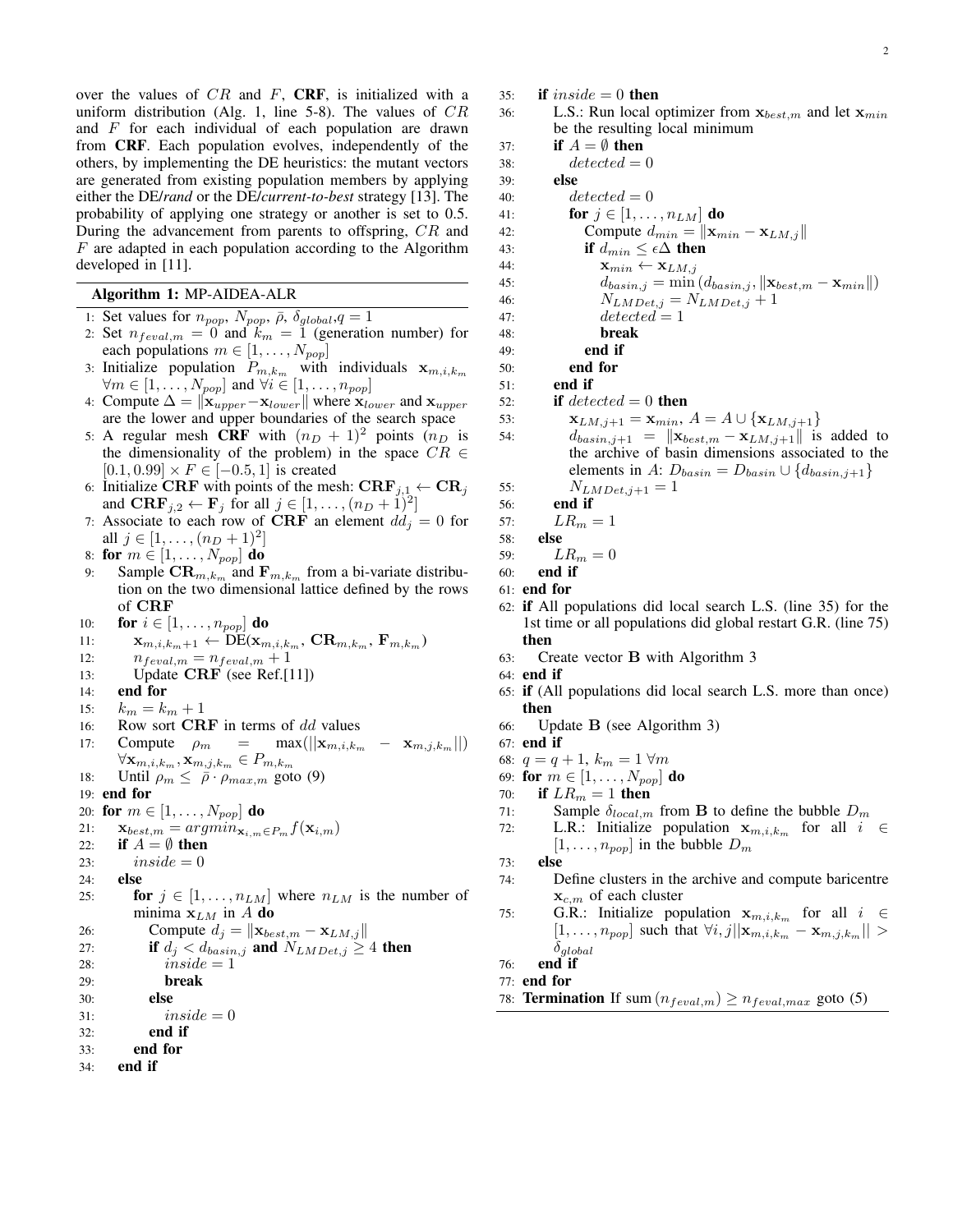# *A. Adaptive Local Restart*

In MP-AIDEA, when a population contracts below a threshold  $\bar{\rho}\rho_{max,m}$  (Alg. 1, line 18), a local optimizer is run from the best individual in the population, **x***best*, and the resulting local minimum, **x***LM*, is saved in an archive of local minima, *A*, common to all the populations. The population *m* is then restarted in a hypercube with edge 2*δlocal,m* around the detected local minimum  $\mathbf{x}_{LM}$ . The dimension  $\delta_{local,m}$  is drawn from a probability distribution defined by the vector **B**. The procedure to initialize **B** is described in Algorithm 2 and is analogous to the one used to generate **CRF**: the distance between all the local minima in the archive *A* is computed and the vector **B** is initialize with values spanning the interval between the min and the mean distance among minima (Alg. 2, line 1).

Algorithm 2: Generation of **B** for the adaptation of *δlocal*

- 1: Compute mean and minimum distance between all local minima in A:  $\mathbf{d}_{minMIN}$  and  $\mathbf{d}_{minMEAN}$
- 2: Create 1-dimensional regular grid with  $(n_D + 1)^2$  points in the interval  $[\mathbf{d}_{minMIN}, \mathbf{d}_{minMEAN}]$
- 3: Initialize **B** with points of the mesh
- 4: Associate to **B** a vector  $\mathbf{dd}_b$  with element  $\mathbf{dd}_{b,j} = 0$  for all  $j \in [1, ..., (n_D + 1)^2]$

| <b>Algorithm 3:</b> Updating procedure for <b>B</b> |                                                                                             |  |  |
|-----------------------------------------------------|---------------------------------------------------------------------------------------------|--|--|
|                                                     | 1: for $m \in [1, \ldots, N_{pop}]$ do                                                      |  |  |
| 2:                                                  | $p_m =   \mathbf{x}_{LM,m,q} - \mathbf{x}_{LM,best}  $                                      |  |  |
| 3:                                                  | for $j \in [1, \ldots, (n_D + 1)^2]$ do                                                     |  |  |
| 4:                                                  | if $\mathbf{dd}_{bj} < p_m \wedge f(\mathbf{x}_{LM,m,q}) \leq f(\mathbf{x}_{LM,best})$ then |  |  |
| 5:                                                  | $\mathbf{B}_{j,q} \leftarrow \delta_{local,m}$                                              |  |  |
| 6:                                                  | $\mathbf{dd}_{b,j,q} \leftarrow p_m$                                                        |  |  |
| 7:                                                  | end if                                                                                      |  |  |
| 8:                                                  | end for                                                                                     |  |  |
|                                                     | $9:$ end for                                                                                |  |  |
|                                                     | 10: Row sort <b>B</b> according to $\mathbf{dd}_h$ values                                   |  |  |

The updating procedure for **B**, detailed in Algorithm 3, follows the same approach used for updating **CRF** in [11]: the distance  $p_m$  between the local minimum identified by population *m* at iteration  $q$ ,  $\mathbf{x}_{LM,m,q}$ , and the best local minimum in  $A$ ,  $\mathbf{x}_{LM, best}$ , is used to update **B** if  $f(\mathbf{x}_{LM,m,q}) \leq f(\mathbf{x}_{LM, best})$ . In MP-AIDEA the local restart following the local search was iterated up to a user-defined number of times *nLR*. The novelty in MP-AIDEA-ALR is that the parameter *nLR* is removed and replaced by a procedure that locally restart the optimization until no new local minimum is found. The idea is that the local restart should enable a transition from the current minimum to a neighboring minimum that falls within the local restart bubble  $\delta_{local,m}$ . If the transition repeatedly leads to the same local minima, the local restart procedure is deemed to be not effective and a global restart becomes necessary. Given a local minimum  $\mathbf{x}_{LM,j}$ , one can define the basin of attraction of  $\mathbf{x}_{LM,j}$  for the local search operator *LS* (**x**) as:

$$
BA\left(\mathbf{x}_{LM,j}\right)_j = \{ \mathbf{x} : LS\left(\mathbf{x}\right) = \mathbf{x}_{LM,j} \} \tag{1}
$$

If  $BA_i$  is included in the restart bubble a transition can occur

to a new basin of attraction and a new local minimum is saved in *A*. However, if the restart bubble includes multiple basins of attraction, then a local restart might lead to converging to a local minimum already recorded in the archive *A*. Furthermore, it is desirable to avoid having the local search operator applied to multiple points belonging to the basin of attraction of the same local minimum  $\mathbf{x}_{LM,j}$ . In order to avoid rediscovering the same local minima, when the local search operator is applied to  $\mathbf{x}_{best}$ , the distance  $d_{basin,j}$  between  $\mathbf{x}_{best}$  and the local minimum  $\mathbf{x}_{LM,j}$ ,  $\mathbf{x}_{best}$  converged to, is recorded and the number of times *NLMDet,j* convergence to local minimum *j* is achieved is increased by 1. If the same local minimum is revisited more than four times, the local restart procedure is stopped and the global restart is activated. Likewise if **x***best* falls at a distance from local minimum *j* that is lower than *dbasin,j* , the local restart procedure is replaced by the global restart. If different **x***best* converge to the same local minimum,  $d_{basin,j}$  is the minimum distance of all the  $\mathbf{x}_{best}$  from  $\mathbf{x}_{LM,j}$ .

# III. CASE STUDIES

The effectiveness of the new MP-AIDEA-ALR was tested on some of the functions taken from three past competitions of the Congress on Evolutionary Computation (CEC): CEC 2005 [15], CEC 2011 [16] and CEC 2014 [17]. MP-AIDEA-ALR was compared against those algorithms, competing in each of the CEC competitions, that reported their best result in a paper. The ranking method used to assess the performance of MP-AIDEA-ALR follows the rules of the CEC 2011 Competition, [18]. All algorithms are ranked on the basis of the best and mean values of the objective function criteria according to the following criteria: for each function, algorithms are ranked according to the obtained best objective value; for each function, algorithms are ranked according to the obtained mean objective value; the ranking for the best and mean objective values of a particular algorithm are added up over all the problems to get the absolute ranking. For MP-AIDEA-ALR the number of populations is  $N_{pop} = 4$  and the number of individuals in each population is  $n_{pop} = n_D$ , where  $n_D$  is the dimensionality of the problem. The non-adapted parameter of MP-AIDEA-ALR are set to  $\bar{\rho} = 0.2$  and  $\delta_{global} = 0.1$ .

#### *A. CEC 2005 Competition*

The functions of the CEC 2005 competition were tested at dimension  $n_D = 10$ , 30 and 50, with a maximum number of functions evaluation equal to  $n_{feval,max} = 10000n_D$  and considering 25 independent runs for each function, [15]. All the functions but the noisy ones (functions 4, 17, 24 and 25) were used in this test. The obtained results are reported in Table I, which shows that, for all the considered dimensions, MP-AIDEA-ALR is ranked first. Table II reports the best objective function error values obtained by all the algorithms for functions 13 and 16 at 10 dimensions. According to the CEC 2005 specifications, the accuracy level for the detection of the global minimum is 10*−*<sup>2</sup> for these functions. Note that MP-AIDEA-ALR is able to identify the global minimum of both functions 13 and 16. Previously only EvLib succeeded in identifying the global minimum of function 13 and no other algorithm managed to find the global minimum of function 16.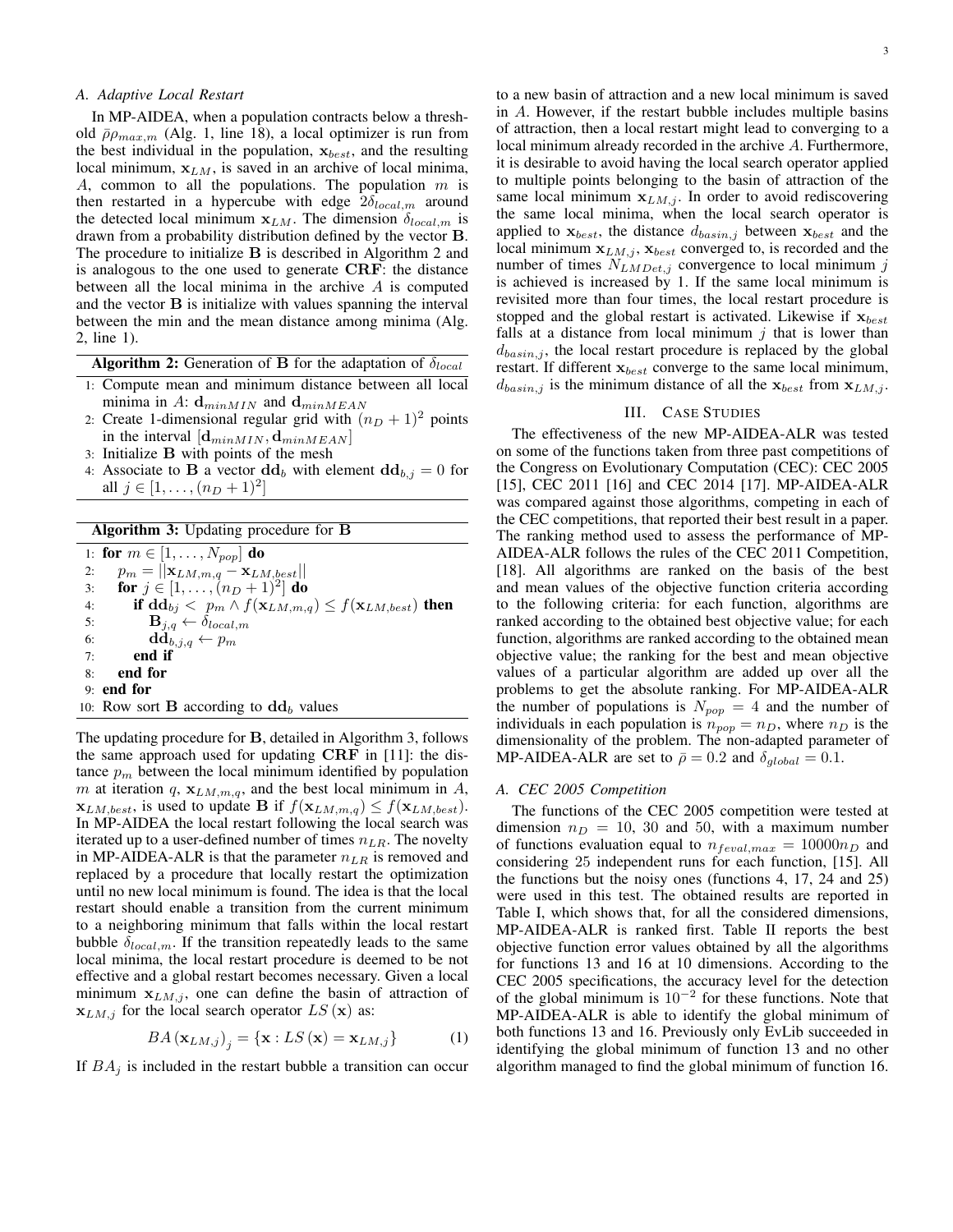TABLE I: CEC 2005 Ranking.

|                | $n_D=10$             | $n_D=30$            | $n_D=50$     |
|----------------|----------------------|---------------------|--------------|
|                | <b>MP-AIDEA-ALR</b>  | <b>MP-AIDEA-ALR</b> | MP-AIDEA-ALR |
| $\overline{2}$ | G-CMA-ES [19]        | G-CMA-ES            | G-CMA-ES     |
| 3              | $L-SaDE$ [20]        | L-CMA-ES            | L-CMA-ES     |
| $\overline{4}$ | DMS-L-PSO [21]       | $K-PCX$             | flexGA       |
| 5              | L-CMA-ES [22]        | $BLX-GL50$          |              |
| 6              | <b>BLX-GL50</b> [23] | <b>SPC-PNX</b>      |              |
| $\overline{7}$ | DE (Ronkonnen) [24]  | DE (Ronkonnen)      |              |
| 8              | SPC-PNX [25]         | DE (Bui)            |              |
| 9              | <b>EvLiv</b> [26]    | flexGA              |              |
| 10             | EDA [27]             | CoEVO               |              |
| 11             | <b>K-PCX [28]</b>    | <b>EDA</b>          |              |
| 12             | <b>BLX-MA [29]</b>   |                     |              |
| 13             | DE (Bui) [30]        |                     |              |
| 14             | <b>CoEVO</b> [31]    |                     |              |
| 15             | flexGA $[32]$        |                     |              |
| 16             | ES [33]              |                     |              |

TABLE II: CEC 2005 Best Objective Function Error Values for Functions 13 and 16,  $n_D = 10$ .

| Algorithm      | Function 13 | Function 16  |  |  |
|----------------|-------------|--------------|--|--|
| $BLX-GL50$     | 3.70e-01    | $7.20e+01$   |  |  |
| BLX-MA         | 3.80e-01    | $9.00e + 01$ |  |  |
| CoEVO          | $4.70e-01$  | $1.20e+02$   |  |  |
| DE (Ronkonnen) | $4.60e-01$  | $1.50e+02$   |  |  |
| DE (Bui)       | $2.70e-01$  | $1.00e+02$   |  |  |
| DMS-L-PSO      | $2.50e-01$  | $5.20e+01$   |  |  |
| <b>EDA</b>     | $1.60e+00$  | $1.30e+02$   |  |  |
| ES             | 7.90e-01    | $9.70e+01$   |  |  |
| EvLiv          | $9.90e-03$  | $1.20e+02$   |  |  |
| flexGA         | $4.20e-02$  | $1.10e+02$   |  |  |
| G-CMA-ES       | $4.10e-01$  | $7.90e+01$   |  |  |
| $K-PCX$        | 3.30e-01    | $8.80e+01$   |  |  |
| L-CMA-ES       | $1.90e-01$  | $6.10e+01$   |  |  |
| L-SaDE         | $1.20e-01$  | $8.60e+01$   |  |  |
| <b>SPC-PNX</b> | $3.50e-01$  | $9.10e+01$   |  |  |
| MP-AIDEA-ALR   | 9.87e-03    | $0.00e + 00$ |  |  |

# *B. CEC 2011 Competition*

For the CEC 2011 competition the functions were tested using  $n_{\text{feval},max} = 150000$  function evaluations and considering 25 runs per function, [16]. All problems but functions 4, 8, 9 and 11 were used in this test (functions 8, 9 and 11 are characterized by equality and inequality constraints). For this competition only, the number of individuals in each population was set to  $n_{pop} = 30$  regardless of the dimensionality of the problem. The obtained results are reported in Table III. MP-AIDEA-ALR is ranked in first place if problem 13 (the Cassini 2 Spacecraft Trajectory Optimization Problem) is excluded from the ranking. Figure 1 shows the typical convergence profile of MP-AIDEA-ALR and GA-MPC, the best algorithm of the competition, on function 13 for a number of function evaluations greater than the limit prescribed by the CEC 2011 competition. It has to be noted that GA-MPC converges very rapidly to a local minimum but then seems to stagnate. On the contrary, MP-AIDEA-ALR has a slower convergence for the first 200000 function evaluations but then progressively finds better minima as the number of function evaluations increases.

### *C. CEC 2014 Competition*

For the CEC 2014 competition the functions were tested at dimensions  $n_D = 10$ , 30, 50 and 100, with maximum

## TABLE III: CEC 2011 Ranking.

|                         | With Function 13    | Without Function 13 |
|-------------------------|---------------------|---------------------|
| 1                       | <b>GA-MPC</b> [34]  | <b>MP-AIDEA-ALR</b> |
| $\overline{\mathbf{c}}$ | <b>MP-AIDEA-ALR</b> | GA-MPC              |
| $\overline{\mathbf{3}}$ | SAMODE [35]         | <b>SAMODE</b>       |
| $\frac{4}{5}$           | <b>WI-DE [36]</b>   | WI-DE               |
|                         | EA-DE-MA [37]       | EA-DE-MA            |
| 6                       | Adap. DE 171 [38]   | Adap. DE 171        |
| 7                       | $DE-A$ [39]         | $DE-A$              |
| 8                       | <b>ED-DE [40]</b>   | ED-DE               |
| 9                       | Mod-DE-LS [41]      | Mod-DE-Ls           |
| 10                      | RGA [42]            | <b>RGA</b>          |
| 11                      | <b>DE-RHC [43]</b>  | DE-RHC              |
| 12                      | $mSBX-GA$ [44]      | $mSBX-GA$           |
| 13                      | ENSML-DE [45]       | <b>ENSML-DE</b>     |
| 14                      | CDASA [46]          | <b>CDASA</b>        |
|                         |                     |                     |
|                         |                     |                     |



Fig. 1: F12: Cassini Optimization Problem

number of function evaluations  $n_{feval,max} = 10000n_D$  and 51 repeated runs per function [17]. Non-differentiable functions 6, 12, 19, 22, 26, 27, 29 and 30 were not included in this test. Results are reported in Table IV.

TABLE IV: CEC 2014 Ranking.

|                | $n_D = 10$         | $n_D = 30$     | $n_D = 50$    | $n_D = 100$      |
|----------------|--------------------|----------------|---------------|------------------|
|                |                    |                |               |                  |
| 1              | <b>UMOEAs</b> [47] | L-SHADE        | <b>UMOEAs</b> | <b>UMOEAs</b>    |
| $\overline{2}$ | MP-A.-ALR          | <b>UMOEAs</b>  | $MP-A.-ALR$   | L-SHADE          |
| 3              | L-SHADE [48]       | <b>GaAPADE</b> | <b>MVMO</b>   | <b>MP-A.-ALR</b> |
| $\overline{4}$ | <b>MVMO</b> [49]   | MP-A.-ALR      | L-SHADE       | rmalshcma        |
| 5              | DE-b6e6rl [50]     | CMLSP          | rmalshcma     | POBL-ADE         |
| 6              | rmalschma [51]     | rmalshcma      | b3e3pbest     | b3e3pbest        |
|                | GaAPADE [52]       | <b>MVMO</b>    | <b>FERDE</b>  | OptBees          |
| 8              | <b>FERDE [53]</b>  | DE-b6e6rl      | DE-b6e6rl     | DE-b6e6rl        |
| 9              | <b>CMLSP</b> [54]  | b3e3pbest      | <b>RSDE</b>   | <b>RSDE</b>      |
| 10             | b3e3pbest [55]     | <b>FERDE</b>   | POBL-ADE      | <b>FWA-DE</b>    |
| 11             | <b>RSDE</b> [56]   | <b>RSDE</b>    | OptBees       |                  |
| 12             | <b>FWA-DE [57]</b> | <b>FWA-DE</b>  | <b>FWA-DE</b> |                  |
| 13             | POBL-ADE [58]      | POBL-ADE       | SOO           |                  |
| 14             | OptBees [59]       | OptBees        |               |                  |
| 15             | SOO-BOBYQA [60]    | SOO-BOBYOA     |               |                  |
| 16             | <b>FCDE [61]</b>   | <b>NRGA</b>    |               |                  |
| 17             | <b>NRGA</b> [62]   | FCDE           |               |                  |
| 18             | SOO [60]           | SOO            |               |                  |

Table V reports the best objective function values obtained by all the algorithms for functions 9, 10, 11 and 15 in 10 dimensions. MP-AIDEA-ALR detects the global minimum of function 11, unlike all the other competing algorithms, and gives good results for the other functions.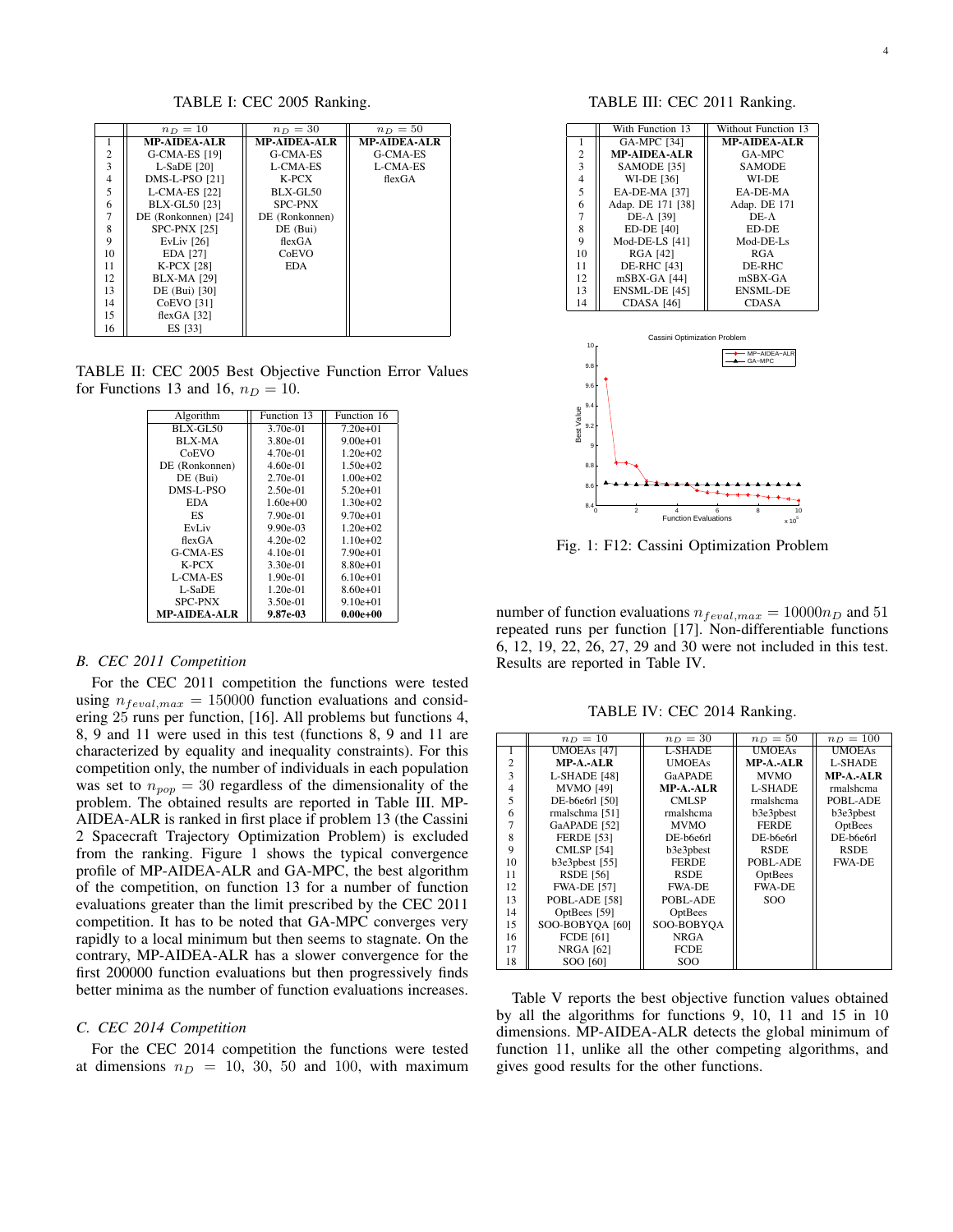TABLE V: CEC 2014 Best Objective Function Error Values for Functions 9, 10, 11 and 15,  $n_D = 10$ .

| Algorithm           | Func. 9      | Func. 10     | Func. 11     | Func. 15   |
|---------------------|--------------|--------------|--------------|------------|
| b3e3pbest           | $2.60e+00$   | $0.00e+0.0$  | $9.50e+01$   | 5.70e-01   |
| CMLSP               | $0.00e+0.0$  | $2.50e-01$   | $3.60e+00$   | $4.50e-01$ |
| DE-b6e6rl           | $2.50e+00$   | $0.00e+0.0$  | $3.60e + 01$ | 4.90e-01   |
| <b>FCDE</b>         | $8.00e+0.0$  | $3.10e-01$   | $1.40e+02$   | $6.50e-01$ |
| <b>FERDE</b>        | $3.00e + 00$ | $0.00e+0.0$  | 3.80e-01     | 3.50e-01   |
| <b>FWA-DM</b>       | $2.00e+0.0$  | $9.10e-13$   | $4.00e+01$   | $3.20e-01$ |
| GaAPADE             | $1.90e+00$   | $2.40e-02$   | $2.40e+0.0$  | 3.80e-01   |
| <b>L-SHADE</b>      | $2.20e-03$   | $0.00e+0.0$  | 3.90e-01     | $2.10e-01$ |
| <b>MVMO</b>         | $9.90e-01$   | $6.20e-02$   | $3.40e+00$   | $2.10e-01$ |
| <b>NRGA</b>         | 9.90e-01     | $3.70e+0.0$  | $1.90e+01$   | 3.70e-01   |
| OptBees             | $2.00e+0.0$  | $3.50e+00$   | $1.30e+02$   | $6.30e-01$ |
| POBL-ADE            | $1.00e+0.0$  | $2.20e+01$   | $3.60e+00$   | $1.70e-01$ |
| rmalschma           | 9.90e-01     | $6.20e-02$   | $1.90e-01$   | $3.10e-01$ |
| <b>RSDE</b>         | $2.00e+0.0$  | $3.50e+00$   | $1.90e + 01$ | 3.60e-01   |
| SOO                 | $9.00e+0.0$  | $1.30e+02$   | $3.50e+02$   | $4.40e-01$ |
| SOO-BOBYOA          | $9.00e + 00$ | $1.30e+02$   | $3.50e + 02$ | $4.20e-01$ |
| <b>UMOEAs</b>       | 9.90e-01     | $6.20e-02$   | $3.50e+00$   | $3.20e-01$ |
| <b>MP-AIDEA-ALR</b> | $0.00e + 00$ | $0.00e + 00$ | $0.00e + 00$ | 2.00e-02   |

TABLE VI: CEC 2014 Ranking,  $n_D = 30$ ,  $\rho = 0.3$ .

|                | Case A                  | Case B                  | Case C                  | Case D                  |
|----------------|-------------------------|-------------------------|-------------------------|-------------------------|
|                | $\bar{\rho}=0.1$        | $\bar{\rho}=0.3$        | $\bar{\rho}=0.2$        | $\bar{\rho}=0.2$        |
|                | $\delta_{global} = 0.1$ | $\delta_{global} = 0.1$ | $\delta_{global} = 0.2$ | $\delta_{global} = 0.3$ |
| 1              | L-SHADE                 | L-SHADE                 | L-SHADE                 | L-SHADE                 |
| $\overline{2}$ | <b>UMOEAs</b>           | <b>UMOEAs</b>           | <b>UMOEAs</b>           | <b>UMOEAs</b>           |
| 3              | <b>GaAPADE</b>          | $MP-A.-ALR$             | <b>GaAPADE</b>          | GaAPADE                 |
| 4              | <b>MP-A.-ALR</b>        | <b>GaAPADE</b>          | <b>MP-A.-ALR</b>        | <b>MP-A.-ALR</b>        |
| 5              | <b>CMLSP</b>            | CMLSP                   | <b>CMLSP</b>            | <b>CMLSP</b>            |
| 6              | rmalshema               | rmalschma               | rmalshcma               | rmalshcma               |
|                | <b>MVMO</b>             | <b>MVMO</b>             | <b>MVMO</b>             | <b>MVMO</b>             |
| 8              | DE-b6e6rl               | DE-b6e6rl               | DE-b6e6rl               | DE-b6e6rl               |
| 9              | b3e3pbest               | b3e3pbest               | b3e3pbest               | b3e3pbest               |
| 10             | <b>FERDE</b>            | <b>FERDE</b>            | <b>FERDE</b>            | <b>FERDE</b>            |
| 11             | <b>RSDE</b>             | <b>RSDE</b>             | <b>RSDE</b>             | <b>RSDE</b>             |
| 12             | <b>FWA-DE</b>           | <b>FWA-DE</b>           | <b>FWA-DE</b>           | <b>FWA-DE</b>           |
| 13             | POBL-ADE                | POBL-ADE                | POBL-ADE                | POBL-ADE                |
| 14             | OptBees                 | OptBees                 | OptBees                 | OptBees                 |
| 15             | SOO-BOBYOA              | SOO-BOBYOA              | SOO-BOBYOA              | SOO-BOBYOA              |
| 16             | <b>NRGA</b>             | <b>NRGA</b>             | <b>NRGA</b>             | <b>NRGA</b>             |
| 17             | <b>FCDE</b>             | <b>FCDE</b>             | <b>FCDE</b>             | <b>FCDE</b>             |
| 18             | SOO                     | <b>SOO</b>              | <b>SOO</b>              | SOO                     |

*1) Sensitivity to*  $\bar{\rho}$  *and*  $\delta_{global}$ *:* This subsection is devoted to a preliminary analysis of the sensitivity of the performance of MP-AIDEA-ALR to the two parameters that are not automatically adapted:  $\bar{\rho}$  and  $\delta_{global}$ . Table VI shows the ranking obtained when varying  $\bar{\rho}$  and  $\delta_{global}$  for the 30 dimension test case of the CEC2014 competition, the one in which the performance of MP-AIDEA-ALR were poorest. In particular, case B shows the ranking obtained when using  $\bar{\rho} = 0.3$  instead of  $\bar{\rho} = 0.1$ . Comparing the results with table IV one can see that with  $\bar{\rho} = 0.3$  MP-AIDEA-ALR performs better and moves from the fourth to the third position in the ranking. At the same time there seems to be a reduced sensitivity of MP-AIDEA-ALR to the settings of *δglobal*.

#### *D. Distance from the Best*

Figures from 2 to 9 show the relative difference between the result of MP-AIDEA-ALR and the result of the best performing algorithm for each of the functions used in the tests. Both the difference in best and mean value are reported in each figure.



Fig. 2: Relative difference between MP-AIDEA-ALR and the best performing algorithm for each of the selected functions of the CEC2005 competition at 10D



Fig. 3: Relative difference between MP-AIDEA-ALR and the best performing algorithm for each of the selected functions of the CEC2005 competition at 30D

#### IV. CONCLUSION

This paper has introduced Multi-Population Adaptive Inflationary Differential Evolution Algorithm with Adaptive Local Restart, an algorithm based on the hybridization of Differential Evolution with Monotonic Basin Hopping. MP-AIDEA-ALR automatically adapts *CR* and *F* for the DE heuristics and two of the four parameters controlling the heuristic of the MBH. In particular, in this paper, a mechanism to avoid the multiple detection of the same local minima has been presented. MP-AIDEA-ALR has been tested over more than fifty functions from the CEC competitions. Results showed that the algorithm is averagely very efficient over a large number of function tested on different dimensions. MP-AIDEA-ALR was indeed always in the first three position of the algorithm ranking, except for the 30 dimension test cases of CEC 2014.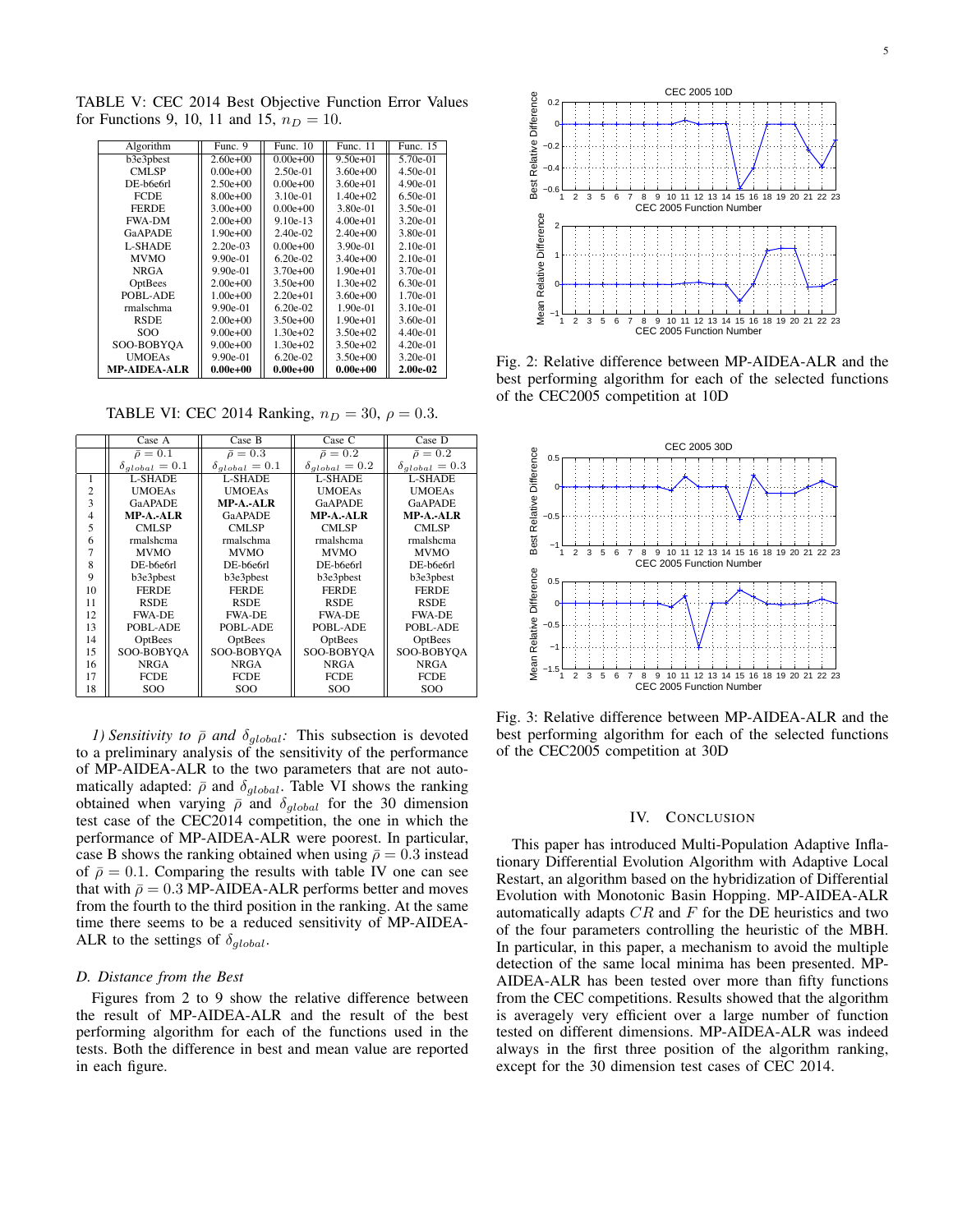

Fig. 4: Relative difference between MP-AIDEA-ALR and the best performing algorithm for each of the selected functions of the CEC2005 competition at 50D



Fig. 5: Relative difference between MP-AIDEA-ALR and the best performing algorithm for each of the selected functions of the CEC2011 competition

### ACKNOWLEDGMENT

This research was partially supported by a grant by Airbus Defence & Space. The authors would like to thank Mr. Stephen Kemble for his support and contribution.

#### **REFERENCES**

- [1] K. V. Price, R. M. Storn, and J. A. Lampinen. *Differential Evolution. A Practical Approach to Global Optimization*. Natural Computing Series, Springer, 2005.
- [2] D. Swagatam and P. N. Suganthan. *Differential Evolution: A Survey of the State-of-the-Art*. IEEE Transaction on Evolutionary Computation, Vol. 15, No.1, pp. 4-31, Febraury 2011.
- [3] A. Qinq. *Differential Evolution: Fundamentals and Applications in Electrical Engineering*. John Wiley and Sons, 2009.



Fig. 6: Relative difference between MP-AIDEA-ALR and the best performing algorithm for each of the selected functions of the CEC2014 competition at 10D



Fig. 7: Relative difference between MP-AIDEA-ALR and the best performing algorithm for each of the selected functions of the CEC2014 competition at 30D

- [4] M. Vasile, E. Minisci, and M. Locatelli. *An Inflationary Differential Evolution Algorithm for Space Trajectory Optimization*. IEEE Transaction on Evolutionary Computation, Vol. 15, No. , pp. 267-281, 2011.
- [5] M. Locatelli, M. Vasile.*(Non) convergence results for the differential evolution method*. Optimization Letters October 2014.DOI 10.1007/s11590- 014-0816-9.
- [6] D.J. Wales, and J.P.K. Doye. *Global Optimization by Basin-Hopping and the Lowest Energy Structures of Lennard-Jones Clusters Containing up to 110 Atoms*. Journal of Physycal Chemistry, Vol. 10, No. , pp. 5111– 5116, 1997.
- [7] R. Gamperle, S.D. Muller, and P. Koumoutsakos. *A Parameter Study for Differential Evolution*. Advances in Intelligent Systems, Fuzzy Systems, Evolutionary Computation. pp. 293-298, 2002.
- [8] J. Liu and J. Lampinen. *A Fuzzy Adaptive Differential Evolution Algorithm*. Journal of Soft Computing, Vol. 9, pp. 448-462, 2005.
- [9] J. Brest, S. Greiner, B. Boskovic, M. Mernick and V. Zumer. *Selfadapting Control Parameters in Differential Evolution: a Comparative*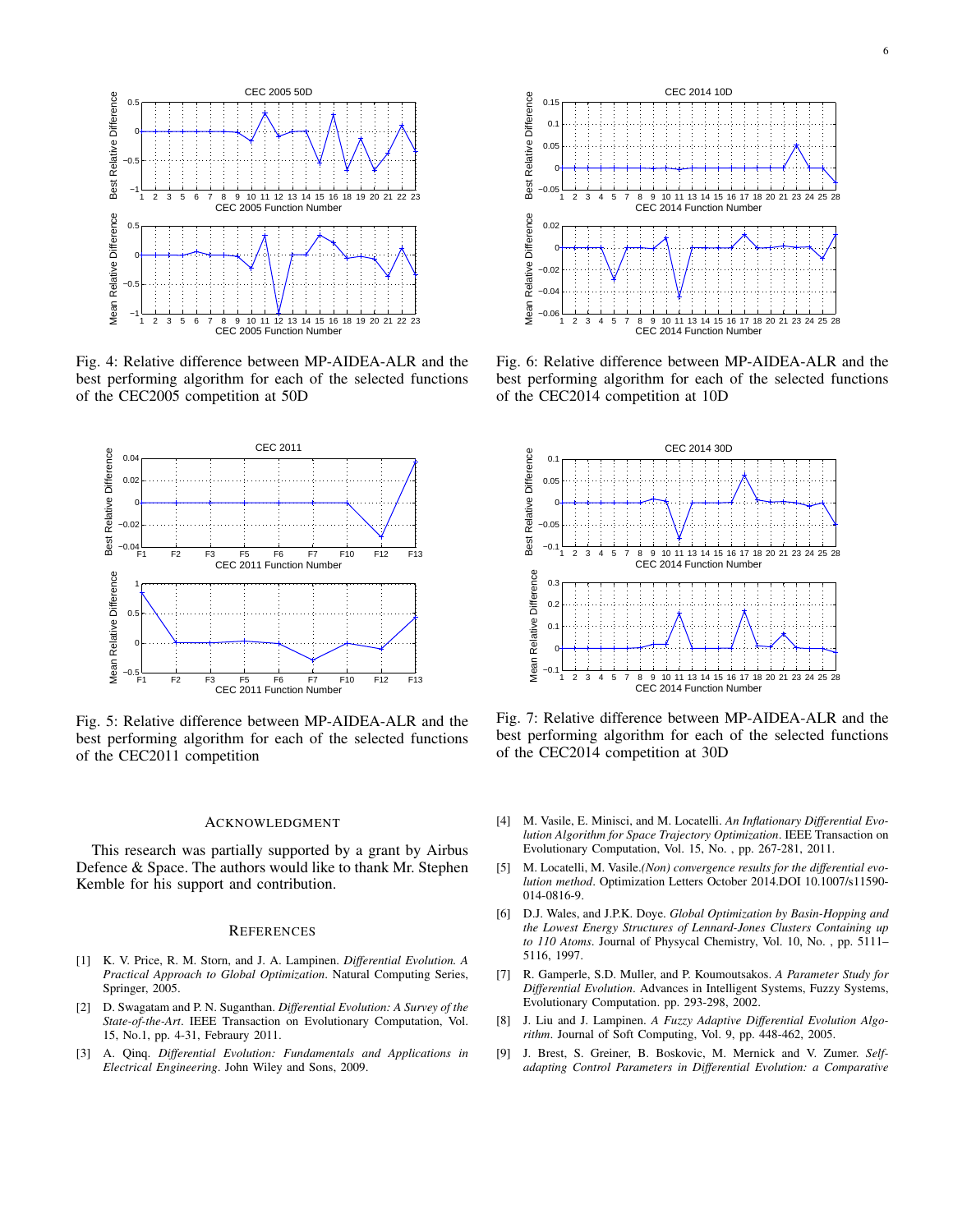

Fig. 8: Relative difference between MP-AIDEA-ALR and the best performing algorithm for each of the selected functions of the CEC2014 competition at 50D



Fig. 9: Relative difference between MP-AIDEA-ALR and the best performing algorithm for each of the selected functions of the CEC2014 competition at 100D

*Study on Numerical Benchmark Problems*. IEEE Transaction of Evolutionary Computation, Vol. 10, pp. 646-657. 2006.

- [10] M. G. H. Omran, A. Salman and A. P. Engelbrecht. *Self-adaptive Differnetial Evolution*. Lecture Notes in Artificial Intelligence, pp. 192- 199, 2005.
- [11] E. Minisci, and M. Vasile. *Adaptive Inflationary Differential Evolution*. Proceedings of the IEEE Congress on Evolutionary Computation, CEC 2014, Beijing, China, July 2014.
- [12] M. Di Carlo, M. Vasile and E. Minisci. *Mutli-Population Adaptive Inflationary Differential Evolution*. Bio-inspired Optimization Methods and their Applications, BIOMA 2014, Ljubljana, September 2014.
- [13] R. Storn. *On the Usage of Differential Evolution for Function Optimization*. Biennial Conference of the North American Fuzzy Information Processing Society (NAFIPS), IEEE, pp. 519-523, Berkeley, 1996.
- [14] D. H. Wolpert and W; G. Macready. *No Free Lunch Theorems for Optimization*. IEEE Transaction on Evolutionary Computation, Vol. 1, No. 1, pp. 67-83, April 1997.
- [15] P. N. Suganthan, N. Hansen, J. J. Liang, K. Deb, Y. P. Chen, A. Auger, and S. Tiwari. *Problem Definitions and Evaluation Criteria for the CEC 2005 Special Session on Real-Parameter Optimization*. Technical Report, 2005.
- [16] S. Das and P. N. Suganthan. *Problem Definitions and Evaluation Criteria for CEC 2011 Competition on Testing Evolutionary Algorithms on Real World Optimization Problems*. Technical Report, December 2010.
- [17] J. J. Liang, B. Y. Qu, P. N. Suganthan. *Problem Definitions and Evaluation Criteria for the CEC 2014 Special Session and Competition on Single Objective Real-Parameter Numerical Optimization*. Technical Report, December 2013.
- [18] P. N. Suganthan. *Testing Evolutionary Algorithms on Real World Numerical Optimization Problems*.
- [19] A. Auger, S. Kern and N. Hansen. *A Restart CMA Evolution Strategy with Increasing Population Size*. Proceedings of the IEEE Congress on Evolutionary Computation, CEC 2005, pp. 1769-1776, Edinburgh, September 2005.
- [20] A. K. Qin and P. N. Suganthan. *Self-adaptive Differential Evolution Algorithm for Numerical Optimization*. Proceedings of the IEEE Congress on Evolutionary Computation, CEC 2005, pp. 1785-1791, Edinburgh, September 2005.
- [21] J. J. Liang and P. N. Suganthan. *Dynamic Multi-Swarm Particle Swarm Optimizer with Local Search*. Proceedings of the IEEE Congress on Evolutionary Computation, CEC 2005, pp. 522-528, Edinburgh, September 2005.
- [22] A. Auger, S. Kern and N. Hansen. *Performance Evaluation of an Advanced Local Search Evolutionary Algorithm*. Proceedings of the IEEE Congress on Evolutionary Computation, CEC 2005, pp. 1777-1784, Edinburgh, September 2005.
- [23] C. Garcia-Martinez and M. Lozano. *Hybrid Real-Coded Genetic Algorithms with Female and Male Differentiation*. Proceedings of the IEEE Congress on Evolutionary Computation, CEC 2005, pp. 896-903, Edinburgh, September 2005.
- [24] J. Ronkkonen, S. Kukkonen and K. V. Price. *Real-Parameter Optimization with Differential Evolution*. Proceedings of the IEEE Congress on Evolutionary Computation, CEC 2005, pp. 506-513, Edinburgh, September 2005.
- [25] P. J. Ballester, J. Stephenson, J. N. Carter, K. Gallagher. *Real-Parameter Optimization Performance Study on the CEC-2005 benchmark with SPC-PNX*. Proceedings of the IEEE Congress on Evolutionary Computation, CEC 2005, Edinburgh, September 2005.
- [26] W. Becker, X. Yu and J. Tu. *EvLib: A Parameterless Self-Adaptive Real-Valued Optimisation Library*. Proceedings of the IEEE Congress on Evolutionary Computation, CEC 2005, pp. 506-515, Edinburgh, September 2005.
- [27] B. Yuan and M. Gallagher. *Experimental Results for the Special Session on Real-Parameter Optimization at CEC 2005: A Simple, Continuous EDA*. Proceedings of the IEEE Congress on Evolutionary Computation, CEC 2005, pp. 1096-1103, Edinburgh, September 2005.
- [28] A. Sinha, S. Tiwari and K. Deb. *A Population-Based, Steady-State Procedure for Real-Parameter Optimization*. Proceedings of the IEEE Congress on Evolutionary Computation, CEC 2005, pp.514-521, Edinburgh, September 2005.
- [29] D. Molina, F. Herrera, M. Lozano. *Adaptive Local Search Parameters for Real-Coded Memetic Algorithms*. Proceedings of the IEEE Congress on Evolutionary Computation, CEC 2005,pp. 888-895, Edinburgh, September 2005.
- [30] L. T. Bui, Y. Shan, F. Qi, and H. A. Abbass. *Comparing Two Versions of Differential Evolution in Real Parameter Optimization*. Proceedings of the IEEE Congress on Evolutionary Computation, CEC 2005, pp. ,Edinburgh, September 2005.
- [31] P. Posik. *Real Parameter Optimisation Using Mutation Step Coevolution*. Proceedings of the IEEE Congress on Evolutionary Computation, CEC 2005, pp. 872-879, Edinburgh, September 2005.